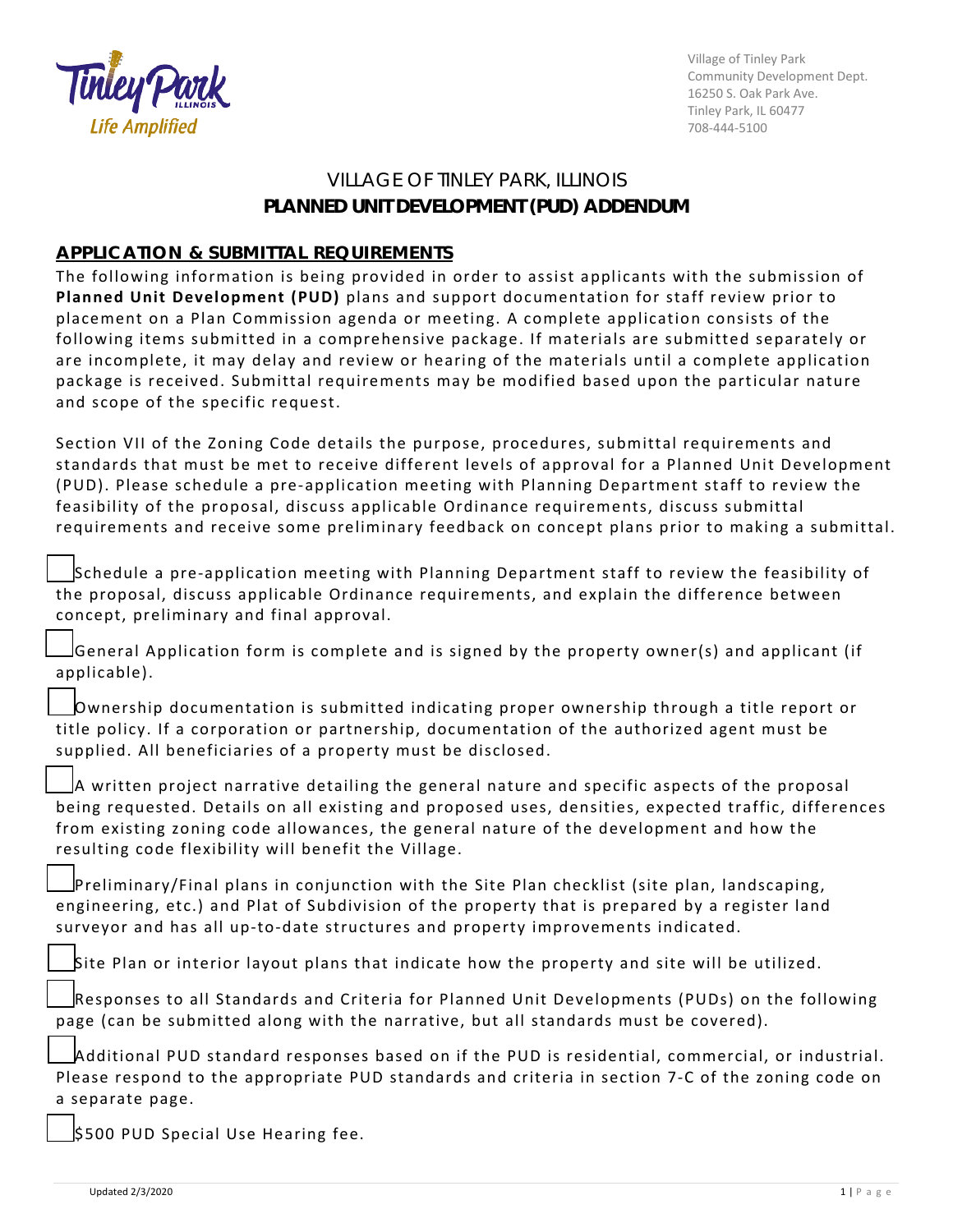## **STANDARDS AND CRITERIA FOR PLANNED UNIT DEVELOPMENTS (PUD)**

Section VII.C of the Village of Tinley Park Zoning Ordinance establishes standards and criteria for all Planned Developments. In order for a Planned Unit Development to be approved, the Petitioner must respond to and confirm each of the following general provisions by indicating the facts supporting such findings. If a general provision cannot be met, please state the reason and indicate if a variation will be requested for that item. In order to thoroughly respond to the following items, please label and answer each question on a separate page and attach additional pages as necessary. Please provide factual evidence that the proposed Planned Unit Development (PUD) meets the statements below. If additional space is needed, you may provide the responses on a separate document or page.

**A. The site of the proposed planned unit development is not less than five (5) acres in area, is under single ownership and/or unified control, and is suitable to be planned and developed, or redeveloped, as a unit and in a manner consistent with the purpose and intent of this Ordinance and with the Comprehensive Plan of the Village.**

**B. The planned development will not substantially injure or damage the use, value and enjoyment of the surrounding property nor hinder or prevent the development of surrounding property in accordance with the land use plan of the Village.**

**C. The uses permitted in the development are necessary or desirable and that the need for such uses has been clearly demonstrated.**

**D. The proposed development will not impose an undue burden on public facilities and services, such as sewer and water systems, police and fire protection.**

**E. The proposed development can be substantially completed within the period of time specified in the schedule of development submitted by the developer.**